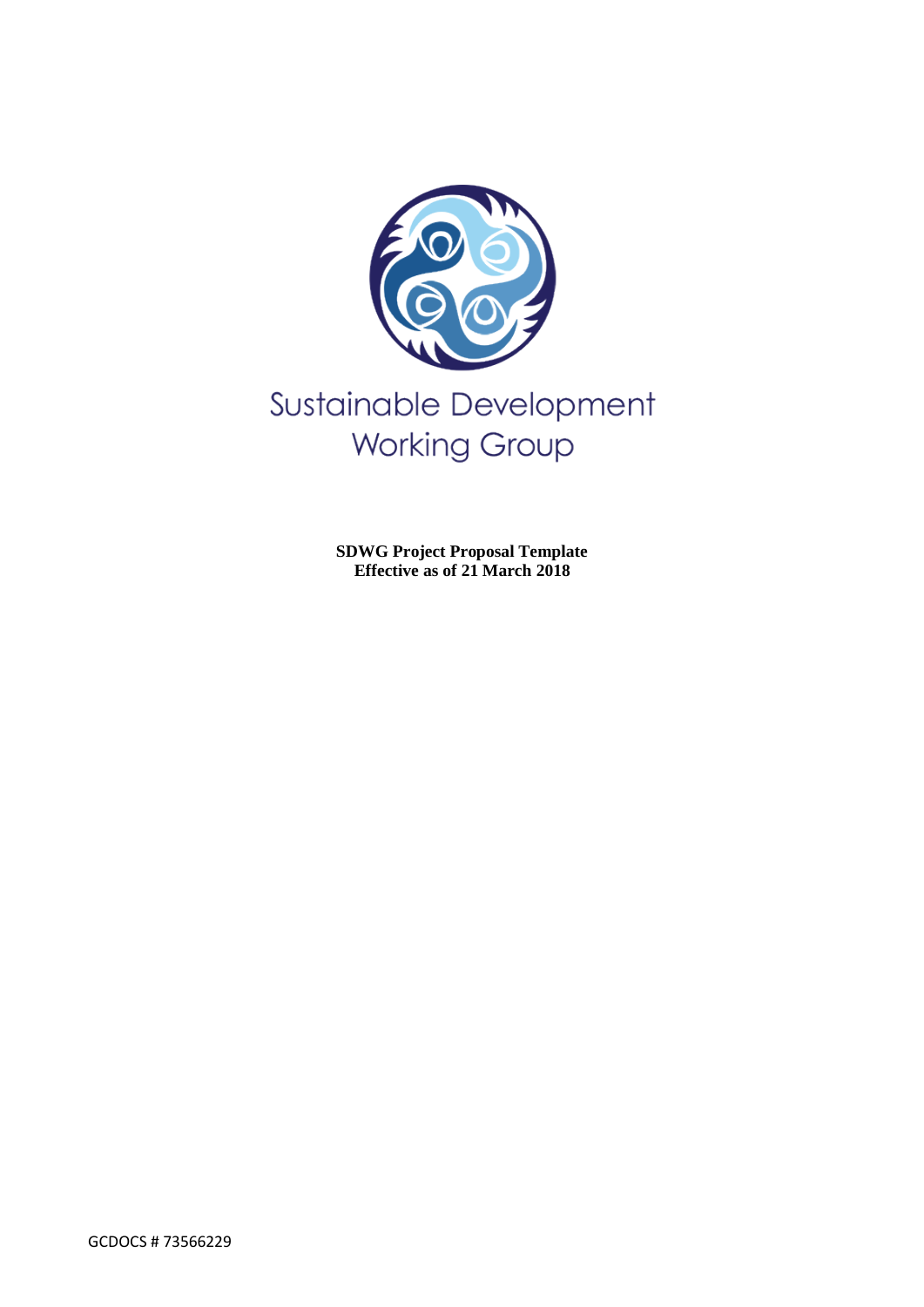# **SDWG PROJECT PROPOSAL TEMPLATE**

*Note to project leads: The SDWG Project Proposal Template is to be used in conjunction with (1) the Procedures for Submitting, Endorsing and Managing SDWG Projects (Annex A); (2) the SDWG Recommendations & Follow-up Matrix (Annex B); and (3) the SDWG Communications Strategy (Annex C).*

| <b>Project Title:</b>                                                       | Lead Country/Project leader(s):                                                                                                                                                                                                           |
|-----------------------------------------------------------------------------|-------------------------------------------------------------------------------------------------------------------------------------------------------------------------------------------------------------------------------------------|
| Solid Waste Management in Remote Arctic<br>Communities                      | Aleut International Association, Canada, Finland<br>(TBC), Sámi Council, Sweden (TBC) United States<br>of America                                                                                                                         |
| <b>Summary of Required Project Inputs:</b>                                  | <b>Relationship to other AC Working Groups:</b>                                                                                                                                                                                           |
| Canada (\$50,000 CAD)<br>-<br>PSI (\$585,000 Euros)<br>AIA (\$5000 In-Kind) | Elements of the SDWG/ACAP Joint Project have<br>been approved by ACAP working group and noted<br>in their 2019-2021 workplan. It is a project under<br><b>ACAP's Indigenous Peoples Contaminants Action</b><br>Plan (IPCAP) Expert Group. |

### **Summary of project objectives and main outcomes:**

Separate but complementary proposals related to the project Solid Waste Management in Remote Arctic Communities was approved by Arctic Council Ministers in May 2019 as part of the ACAP and SDWG work plans. ACAP and SDWG are committed to working together and within their respective mandates towards building on previous work to scale up solid waste management activities that assist not only the pilot communities but other Arctic communities that face similar challenges. The project also has strong ties to the objectives set out by the Icelandic Chairmanship of the Arctic Council to tackle marine litter and plastic pollution in the circumpolar region.

This project builds on the 2018 SDWG desk study "Best Waste Management Practices for Small and Remote Arctic Communities," the outcomes of the 2016 ACAP workshop "Sharing Approaches on Community Solid and Hazardous Management Within Arctic Indigenous Communities" (Nome, Alaska 2016), and the results from the first phase of the ACAP Kola Waste Project. In February 2020, Crown Indigenous and Northern Affairs Canada funded a workshop hosted by Aleut International Association to bring together experts to help scope out the next phase of the solid waste project.

Main outcomes of the larger project include completion of solid waste clean-up pilot projects in 3-5 Arctic communities that can be used as best practices for other circumpolar communities tackling similar solid waste management challenges. The project involves full and active participation by community leaders, mentorships, sharing of best practices among pilot communities throughout the project as well as leaving in place mechanisms for developing and maintaining community standards. Dissemination of results will include an international workshop for pilot communities and stakeholders, recognition of pilot communities at an Arctic event during the Icelandic Chairmanship, development of short videos from each pilot community and the launch of an online exchange network.

This project is unique opportunity to build collaboration between ACAP and SDWG, to share expertise and leverage resources in scaling up solid waste management activities.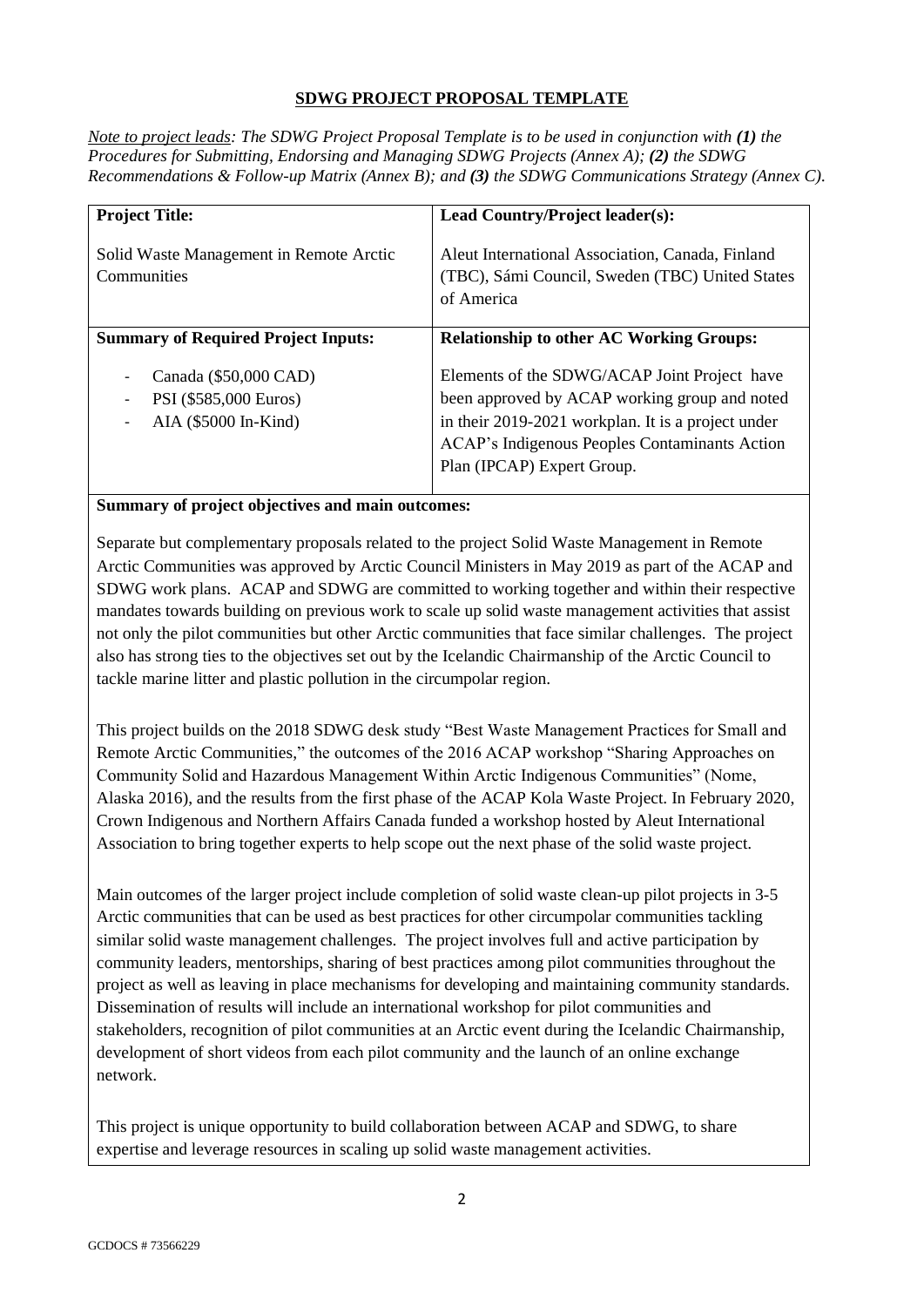# **Project objective(s)**

The project seeks to cooperate with local, regional, and national governments, community leaders and solid waste management experts, to leverage available resources and scale up best practices that contribute to resilient and healthier Arctic communities. This umbrella project seeks to provide a number of in-person and online resources to address the unique needs of Arctic communities, from planning to implementation of solid waste management practices. Infrastructure improvements and in-community education and training on maintenance operation for these improvements are a high priority. Coordination with local solid waste management liaisons is crucial to retain a strong and respected field presence with local communities throughout this project.

The project's overall objectives include:

- developing environmentally sound solid waste and marine debris management in Arctic communities
- building capacity in selected communities in need of solid waste management improvement, as demonstration projects
- encouraging cooperation and information sharing among pilot communities through workshops and community level developmental mentorship activities based on culturally appropriate communications and management templates,
- conducting outreach workshops in Arctic communities outside the pilot communities in need of solid waste management tools,
- developing information material on solid waste and marine debris management for Arctic communities, including a webpage (hosted on an Arctic Council Working Group website) that will serve as an online exchange network for community solid waste management planning. The website will serve as a "onestop shop" for access to lessons learned, easy to follow tool kits, best practices, fact sheets, case studies, templates for agreements, and guidance on community standards.

# *Project's linkages to the SDWG's Strategic Framework and stated priorities*

This project strengthens the resilience and well-being of remote Arctic communities, and by design relies on culturally appropriate participation of the chosen pilot communities. In particular the project objects meet the SDWG priority areas of:

- Water and sanitation services as indicated in the 2019-2021 workplan
- Community vitality
- Educational opportunities
- Human health
- Infrastructure

#### *Project's contribution to one or both of the following:*

#### *(1) building an integrated multi-disciplinary knowledge-base*

The project seeks to cooperate with local, regional, and national governments, community leaders and solid waste management experts, to leverage available resources and scale up best practices that contribute to resilient and healthier Arctic communities. Use of traditional knowledge and indigenous knowledge is an important aspect in all phases of the project. The results of the project include the coproduction of knowledge that will be shared through various dissemination channels for wider use in Arctic communities.

# *(2) building the capacity of Arctic residents to better manage the current and future challenges and opportunities in the circumpolar region*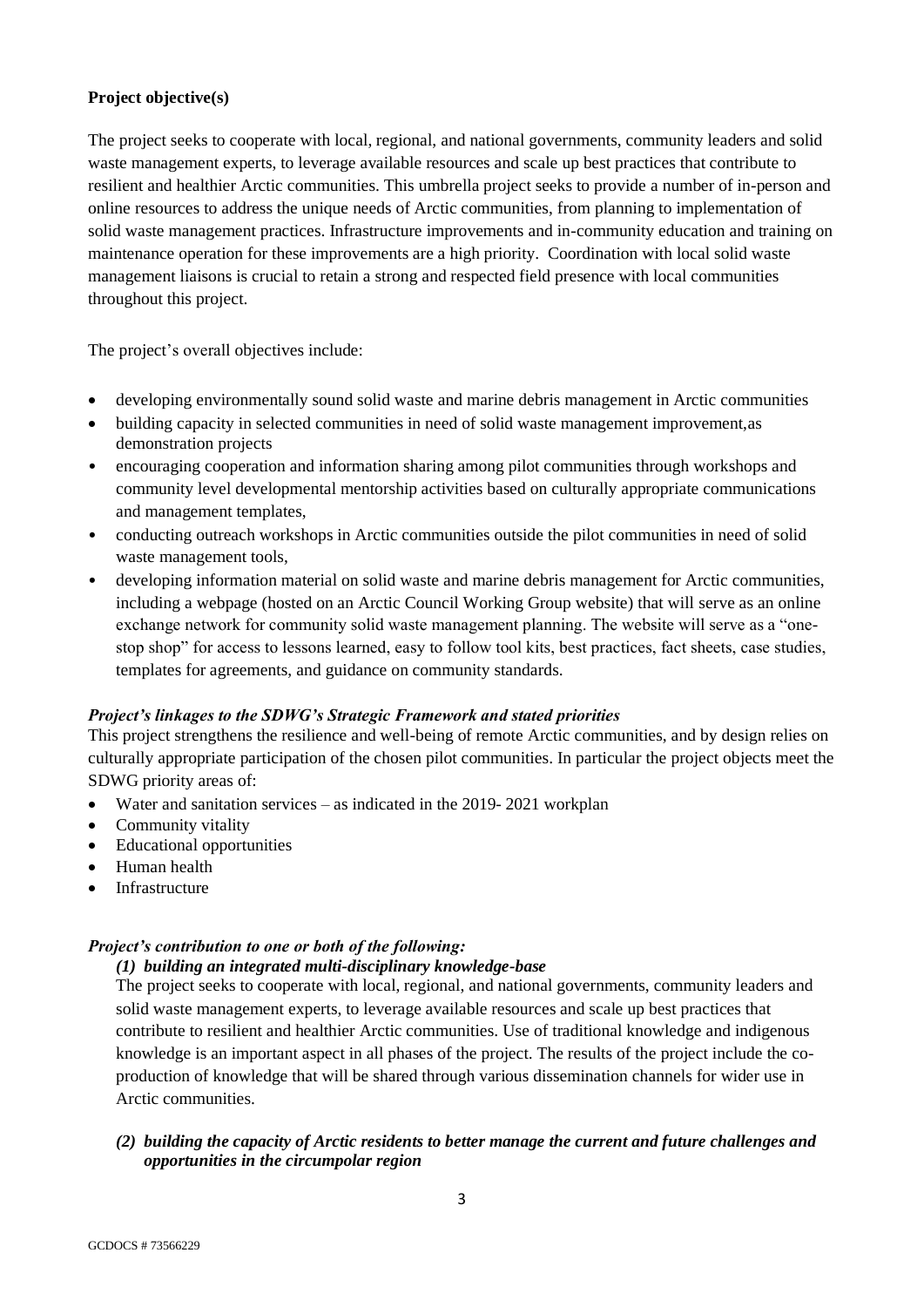Active participation of community leaders and members is envisioned from the inception phase and implementation phases, through to the dissemination of results to the wider Arctic region. The project objectives include identifying culturally appropriate mentorships and training for community members to implement a rubric of Arctic community standards.

# *A description on how this project will contribute or advance on (one or more) recommendations provided in previous SDWG initiatives undertaken in the relevant project area*

The 2018 SDWG desk study "Best Waste Management Practices for Small and Remote Arctic Communities outlined nine findings along with a number of recommendations that will be addressed to some extend during this project including:

- Develop a website that stores relevant literature, outreach materials, and ordinance and planning templates. Design for practical use by community audience.
- Host a workshop for addressing common challenges and identifying cross-collaboration efforts...
- Develop a full trans-Arctic list of best practices communities and best practice to which communities can refer.
- Develop an understanding of issues cross-Arctic so that policy approaches and community decisions can best be directed.
- Characterize the circumstances necessary for a set of best practices to achieve program improvements, to better enable communities to make decisions specific to their own situation.
- Identify effective waste messaging and guidance within best practice communities and share successfully tested templates via an online website and print distribution where appropriate.
- Develop targeted waste outreach and education materials.
- Develop and support Arctic Small and Remote Community Train-the-Trainer program to facilitate the sharing of tested, results-oriented curricula among Arctic nations and communities.
- Identify best practice EPR programs for regional, national, or cross-Arctic governments to replicate or adapt them.

# *Project's linkages to other Arctic Council Working Groups' activities*

This project was approved by Arctic Council Ministers in May 2019 as part of the ACAP and SDWG 2019- 2021work plans. This project is unique opportunity to build collaboration between ACAP and SDWG, to share expertise and leverage resources in scaling up solid waste management activities. The project also builds on the work of PAME and AMAP on marine litter and plastics, these linkages will also be explored.

# *If the project is linked to knowledge or action, describe the type and nature of information that will be made available, the beneficiaries, and their capacity to apply this knowledge in situation*

Knowledge and actions include the following:

- Develop a rubric for community standards in partnership with participating Arctic Council Member States and Permanent Participants.
- Outcomes may include collection, staging or backhaul of household hazardous or universal wastes/marine litter from pilot communities.
- Further development of the online exchange network webpage for community solid waste management which will be hosted on an Arctic Council working group or secretariat website. Photos, videos, best practices and challenges documented during the community improvement activities are to be included. Building of a capacity building Toolkit and additional interactive components for the webpage will be undertaken in consultation with pilot communities.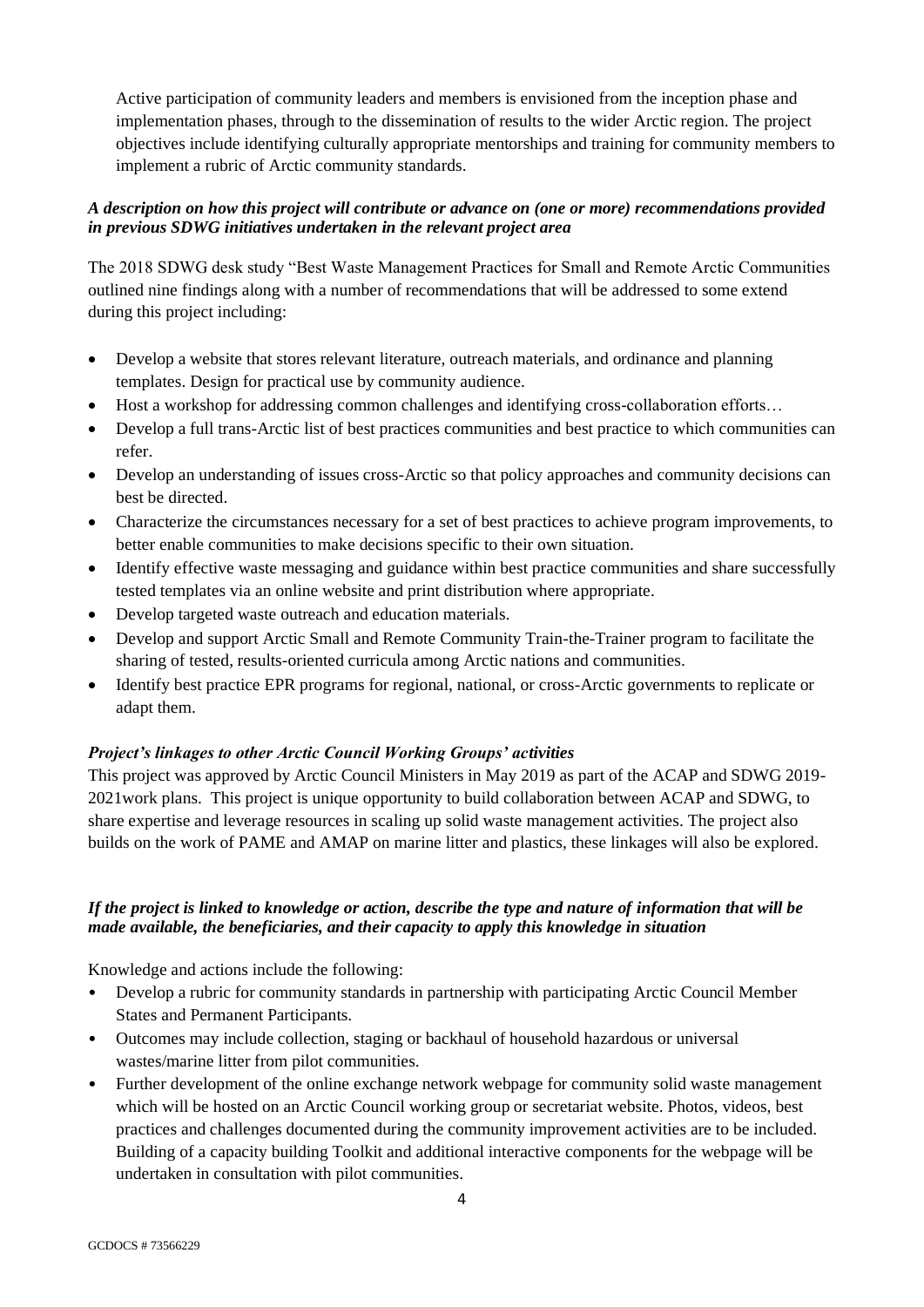Dissemination of results include the following:

- Conduct an international solid waste/marine debris workshop for the pilot communities and other relevant stakeholders.
- Project results will include recognition of the pilot communities during an Arctic event or conference during the Icelandic Chairmanship.
- Develop short 1-minute videos from each pilot community that illustrates the issues and highlights the results of the community project.
- Launch the online exchange network for "Solid waste management in remote Arctic communities" webpage.

#### *If the project is linked to capacity building, identify the target group or institution, the type of capacity to be developed and the way in which this strengthened capacity will benefit or improve the quality of life of Arctic residents*

Legacy capacity building tools developed through the co-production of knowledge for use by small and remote communities include:

- the development of a long-term solid waste management plans,
- templates for community and regional level assessments,
- templates for solid waste inventories.
- development of best practices for marine debris clean up,
- templates for MOUs and other partnership agreements,
- development of capacity to make local environmental observations in communities and,
- templates for monitoring plans to conduct baseline monitoring.

These tools, along with the development of best practices and case studies will be shared through the dissemination tools noted above. Local, regional, national and international bodies will be able to use these tools and scale them to the needs of the community.

Specific projects that we foresee being "housed" in SDWG include a website to that will contain information about the project and materials such as templates and community driven information that will contribute directly to capacity building.

### *If applicable, describe which of the United Nations 2030 Sustainable Development Goals the project correlates with, and describe how this correlation functions*

This project correlates to the following Sustainable Development Goals: Goal 6: Clean water and sanitation

#### **Activities and Outputs**

#### *Outline the key activities/tasks to be undertaken*

Through a coordinated approach, ACAP and SDWG will undertake project activities in support of the project objectives. These activities will focus primarily on community level education and development of plans and protocols to ensure compliance with solid waste management systems. For example, community level education and certification for backhaul procedures spanning from paperwork to proper packaging of household and hazardous waste.

This project seeks to undertake the following activities: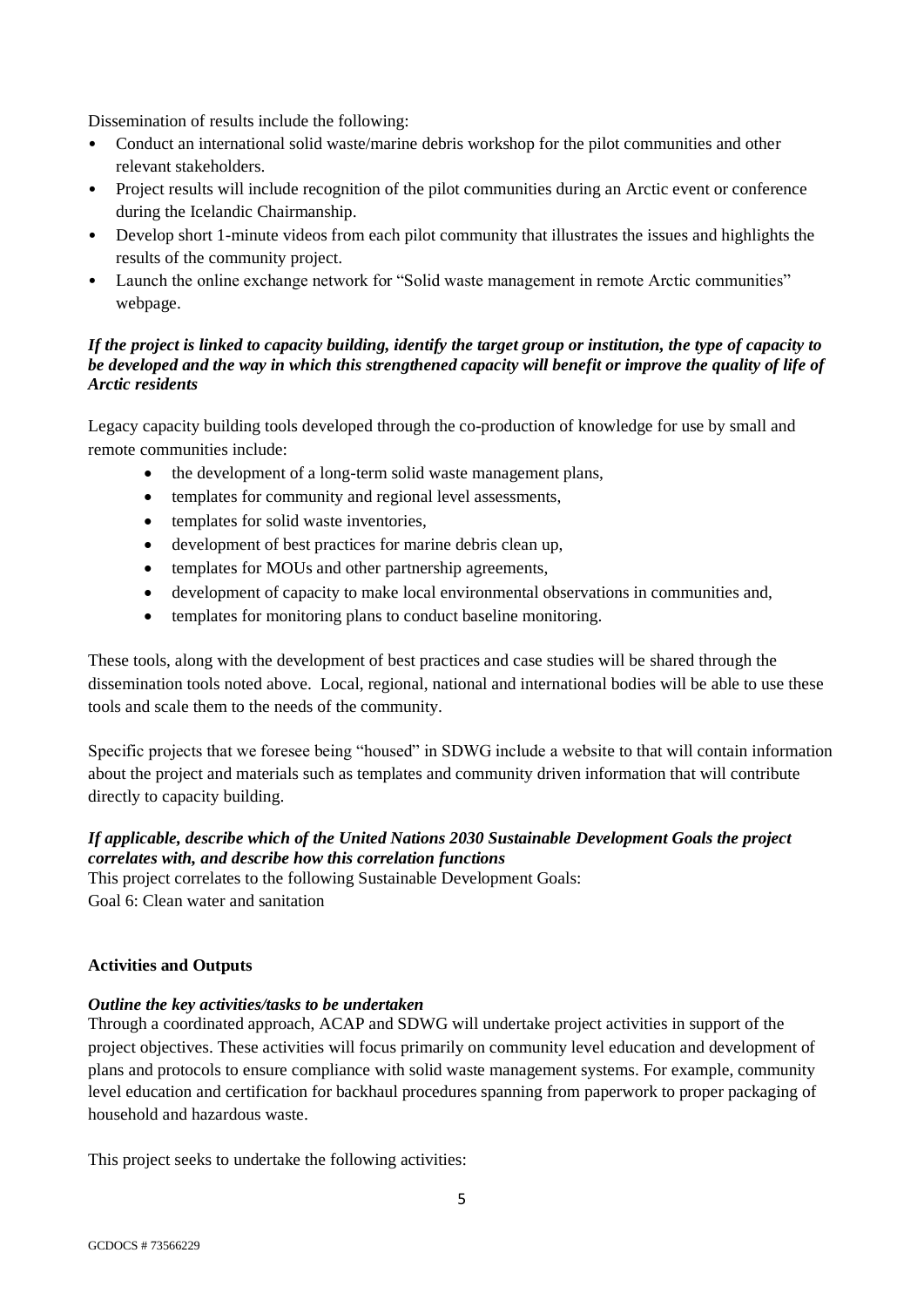- identify communities to participate in pilot demonstration projects, based on Member State and Permanent Participant (PP) selections,
- develop project components, including procurement of contractors for specific activities such as website development, workshop planning, on-site or virtual community level training etc.,
- conduct an initial workshop with selected pilot communities to review the project goals and requirements and begin development of community workplans, timelines and budget relevant to the planned solid waste improvement activities,
- conduct community waste site assessments in cooperation with community leaders in selected communities, documenting the location and current condition, types of materials, and needs for improvement,
- undertake local capacity building activities including community outreach and education, mentor engagement, solid waste improvement planning and implementation (inventory, staging, removal of materials),
- appropriate and detailed on-site training for community clean up event and/or solid waste removal,
- and an international Solid Waste Management in Remote Arctic Communities workshop for partners and communities on the outcomes of the project include success stories and lessons learned.

All of the above activities are part of the PSI proposal that is attached and being developed. Upon approval of the PSI, the activities will be further defined into the different working groups when there is funding to do so. With current funding support from Canada [Canada - Indigenous Relations and Northern Affairs Canada], Aleut International Association is developing a website that will host the information gathered about solid waste efforts and best practices in the Arctic. AIA has begun meeting with web developers and will be able to present this work prior to the end of the Icelandic Chairmanship.

# PLEASE ADD IN OTHER PIECES OF THE PROJECT OR IDEAS FOR THE PROJECT THAT YOUR MEMBER STATES WOULD LIKE TO SEE AS PART OF THIS PROJECT HERE.

# *Outline the desired project outcomes – these should support the project's objective(s)*

Contingent on PSI funding, the main outcomes include completion of solid waste clean-up pilot projects in 3-5 Arctic communities that can be used as best practices for other circumpolar communities tackling similar solid waste management challenges. The project involves full and active participation by community leaders, mentorships, sharing of best practices among pilot communities throughout the project as well as leaving in place mechanisms for developing and maintaining community standards. Dissemination of results will include an international workshop for pilot communities and stakeholders, , development of short videos from each pilot community and the launch of an online exchange network.

Using the website community assessment tool that will be part of the launched website, we will be able to chose which pilot communities we will be working with. We would like to recognize these pilot communities at an Arctic event during the Icelandic Chairmanship.

A completed Project Support Instrument Proposal will also be an outcome of the project.

#### *Indicate whether the project plans to produce any policy recommendations*

The project does not envisage producing any specific policy recommendations but rather a set of best practices, cases studies and resources to be use in circumpolar communities.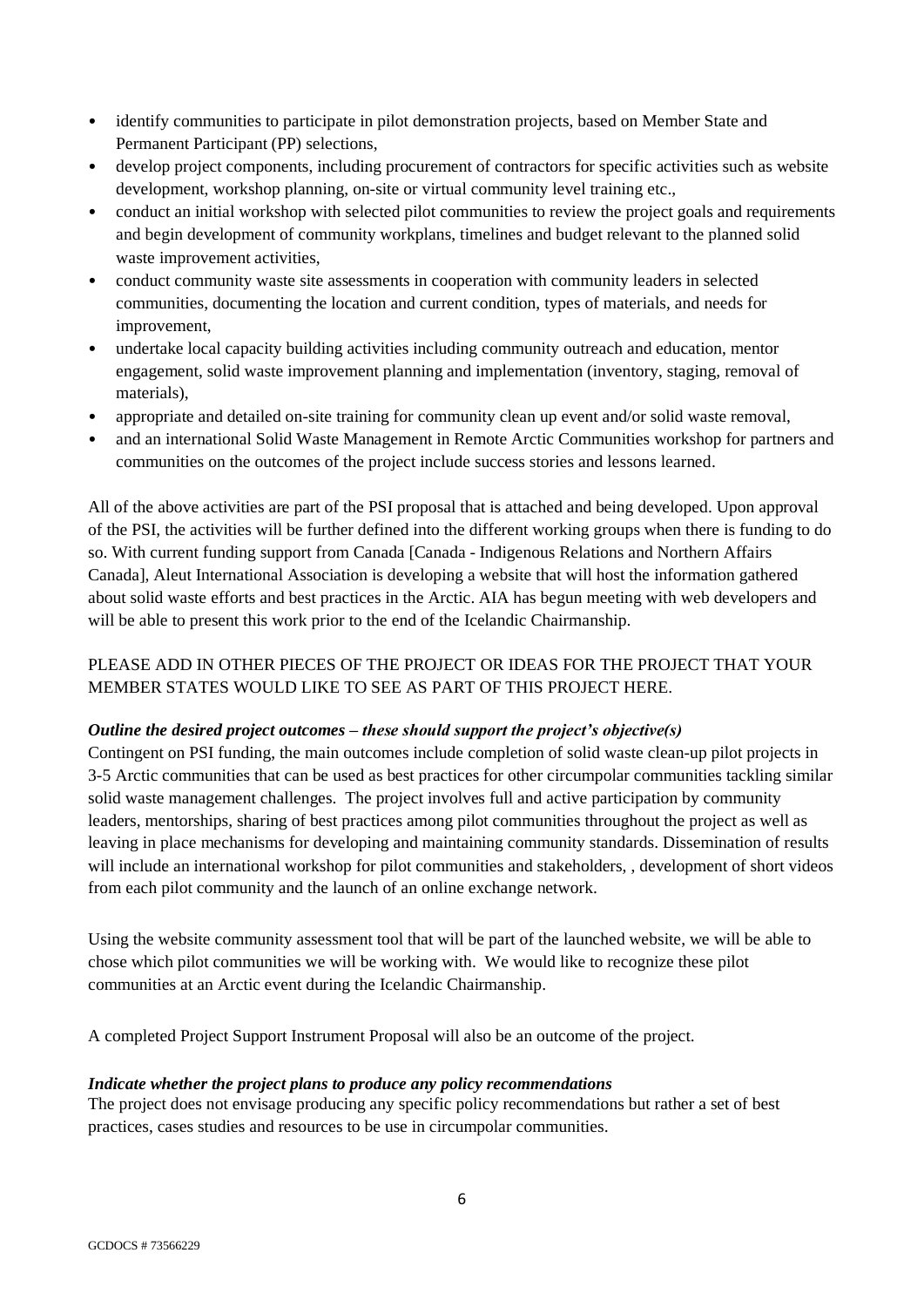### **Timetable and Project Completion**

#### *Indicate the intended date of project commencement*

**Pre-Project phase:** As noted above, ACAP and SDWG have both undertaken past projects on the topic of solid waste management in Arctic communities. Based on this work, and a desire to leverage the expertise in both working groups, this project was included in 2019-2021 work plans and the first component of the project for SDWG was the 2017-19 workplan. This project also supports the Icelandic Chairmanship priority of reducing marine litter and its impacts on Arctic communities. In February 2020, Canada supported a stakeholder workshop that further refined the project approach by identifying success criteria, obstacles that may come up, and noting the strong need for community involvement in all phases of the project.

### *Include project's implementation plan and dates of major events, if possible;*

The project can be split into three phases: Inception Phase (January 2020 – December 2020) Implementation (February 2020 – December 2022) Dissemination of results (December 2020 – December 2022)

The inception phase commenced in early 2020 and will continue until December 2020, once approvals from ACAP, SDWG and funding from the Project Support Instrument have been approved. In advance of these approvals supporting activities, such as scoping the project, development of an assessment and groundwork for the websites has begun.

### *Indicate the completion date*

Because of the nature of the proposal, there will be multiple completion dates. AIA, with the assistance of Canada will launch a website before the end of the 2020. The joint ACAP and SDWG group will submit a PSI Proposal before the October PCOM meeting. Other components that are listed above will have project end dates that are staggered and contingent on the funding that is approved by PSI or provided by nation states.

# *Describe if the project is to continue outside the SDWG purview; how will the project be sustained once it is no longer an SDWG project?*

As this a joint ACAP – SDWG project, it is possible that the project will be sustained in one form or another by either of the working groups. The results of the project are envisioned to be "evergreen" and accessible online for communities to live long after the completion of this project.

#### **Costs**

This project is seeking funding from Arctic Council Member States as well as from the Project Support Instrument. Some pieces of the project such as the Circumpolar Solid Waste Workshop and the Solid Waste Website have been funded and work has commenced. In preparation for the PSI Committee Meeting in October 2020 a draft proposal is under development (attached). The following costs have been included in that proposal:

#### **Pre-Project Phase:**

As noted above, both ACAP and SDWG have benefitted from Arctic Council Member State and Permanent Participant support for past projects:

• The 2016 ACAP workshop "Sharing Approaches on Community Solid and Hazardous Management Within Arctic Indigenous Communities" (Nome, Alaska 2016) was organized by United States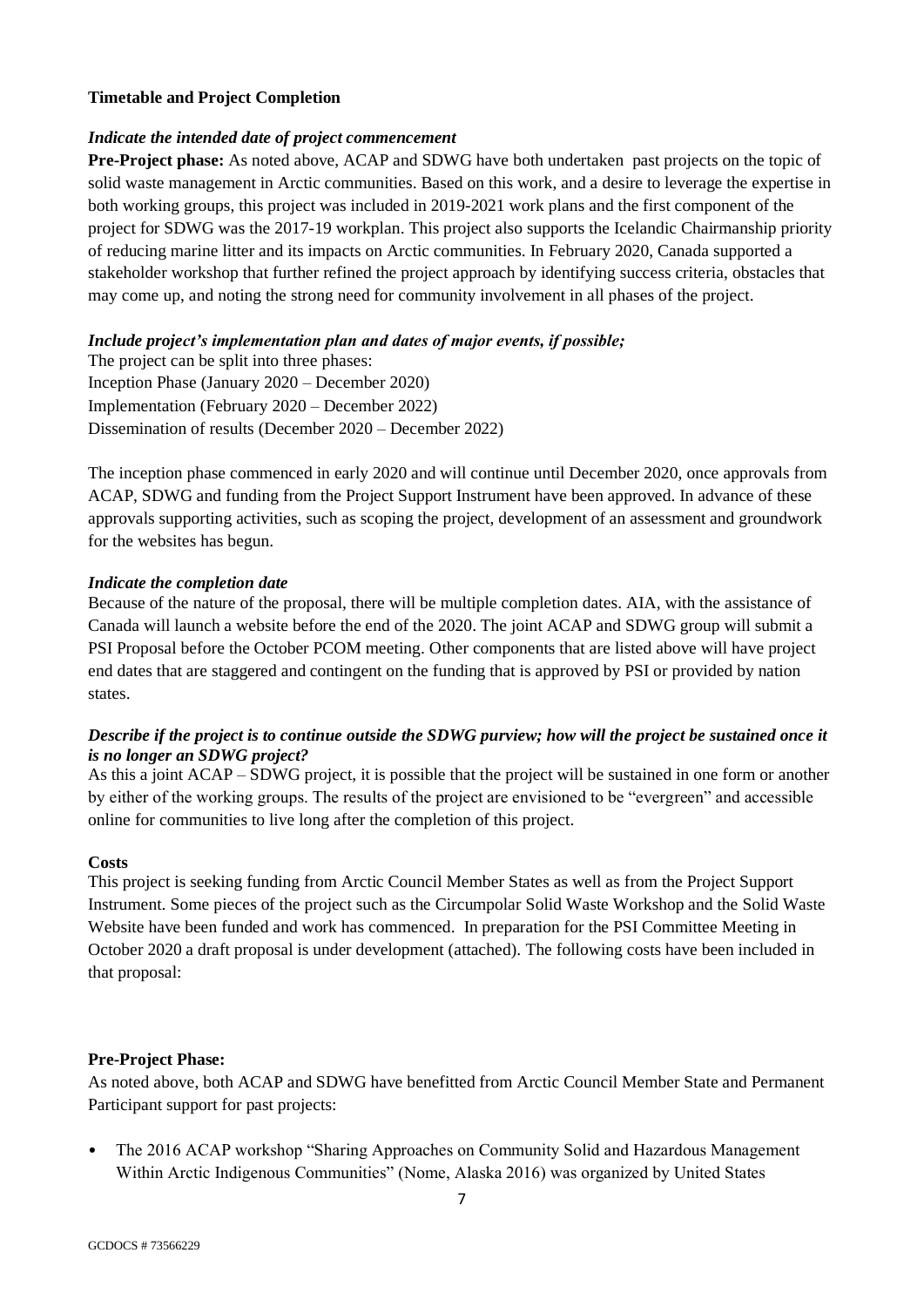Environmental Protection Agency, Battelle, Kawerak, Inc., in collaboration with the Institute of the North and with support from the United States Department of State.

- The 2018 SDWG desk study "Best Waste Management Practices for Small and Remote Arctic Communities" was supported by the United States, Canada and Finland,
- Ongoing ACAP Kola Waste Project has received funds from Sweden and Norway.
- In February 2020, Canada supported a stakeholder workshop that further refine the project approach.

# **Project Budget Lines**

### *Inception Phase: 10,000 Euro*

- Pilot community identification
- Identify and begin discussions with local community leaders to develop logistics and planning for workshops and project implementation.
- Identification of potential consultants for webpage development, identify translators for website materials, solid waste management experts, and workshop facilitators.

### *Implementation Phase: 500,000 Euros*

- Community workshops
- Community sub-awards, as appropriate
- Community assessments
- Development of capacity building tool kits
- Community mentoring and communications
- Additional resources would include significant in-kind contributions from Arctic Council Member States, including toolkit material developed with Arctic communities.
- Translations of final work products

# *Dissemination of results: 75,000 Euros*

- International solid waste/marine debris workshop for the pilot communities and other relevant stakeholders.
- Event or conference during the Icelandic Chairmanship.
- Development of 1-minute videos from each pilot community.
- Launching webpage
- In kind factsheets, report printing etc.

# **Integration of Indigenous Knowledge and Local Knowledge**

All projects are better with the incorporation of Indigenous Knowledge. In this instance, it will be utilizing the local knowledge about solid waste in rural communities. This project will be an example of how to coproduce knowledge as it may delve into how solid waste management can contribute to the success or failure of subsistence and cultural practices.

# **Communications**

# *Identify the target audience(s)*

- Community leaders and members
- Local, regional, national and international decision makers
- Arctic Council Member States, Permanent Participants, Working Groups and Observers